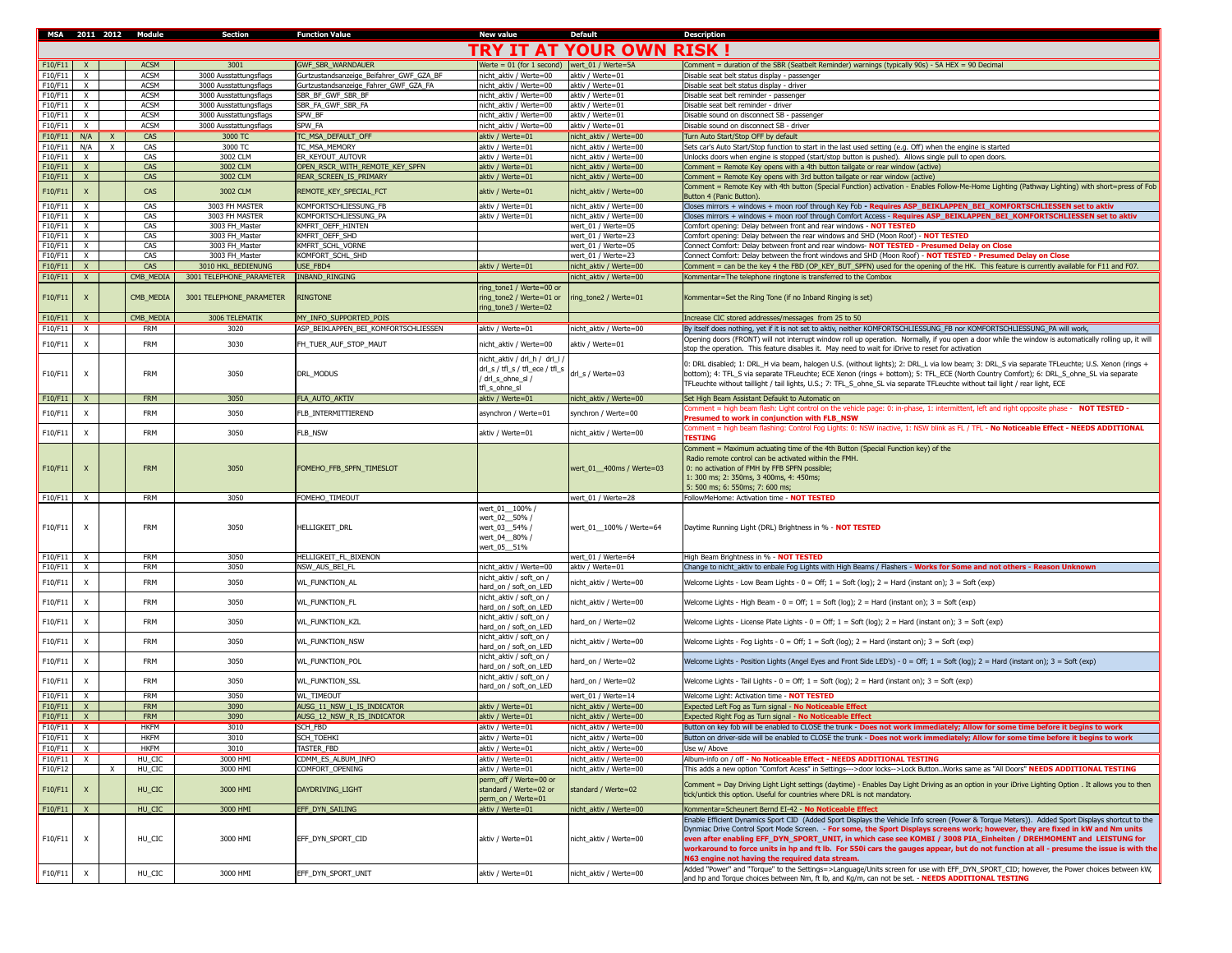| <b>MSA</b>         | 2011 2012                    |   | Module         | Section                                               | <b>Function Value</b>                |                           |                            |                                                                                                                                                                                           |
|--------------------|------------------------------|---|----------------|-------------------------------------------------------|--------------------------------------|---------------------------|----------------------------|-------------------------------------------------------------------------------------------------------------------------------------------------------------------------------------------|
|                    |                              |   |                |                                                       |                                      |                           |                            | Enable Efficient Dynamics System CID (Added EfficientDynamics INFO to the Vehicle Info=> Efficient Dynamics screen (e.g. Climate and Battery                                              |
|                    | $\boldsymbol{\mathsf{x}}$    |   | HU CIC         | 3000 HMI                                              | EFF DYN SYS CID                      |                           |                            | animations)). Consumption History still lacks Histogram and ECO PRO Tips is greyed out. Note: On 2011 F10, without ECO PRO, it also added                                                 |
| F10/F11            |                              |   |                |                                                       |                                      | aktiv / Werte=01          | nicht_aktiv / Werte=00     | "Configure ECO PRO" to the Settings=>Driving mode screen. Since there is no actual ECO PRO Functionality, as it is not part of the MY 2011 Dynamic                                        |
|                    |                              |   |                |                                                       |                                      |                           |                            | Driving Control, "Configure ECO PRO" in nonfunctional.                                                                                                                                    |
| F10/F11            | $\mathsf{X}$                 |   | HU_CIC         | 3000 HMI                                              | <b>HELLIGKEIT_AMBILIGHT</b>          |                           |                            | Adds "Brightness" Slider (-5/+5) on Settings=>Lights Screen. Slider is non-functional                                                                                                     |
|                    |                              |   |                |                                                       |                                      |                           |                            | Displays B & O sound menu - Removes L7 Surround Checkbox and Adds Bang & Oulfsen Menu to Settings=>Tone Screen with Studio and Expanded                                                   |
| F10/F11            | $\pmb{\mathsf{X}}$           |   | HU_CIC         | 3000 HMI                                              | HIGH_END_AUDIO_MENUE                 | volle insz                | kein_menue / Werte=00      | Settings - Nonfunctional                                                                                                                                                                  |
| F10/F11            | X                            |   | HU_CIC         | 3000 HMI                                              | HUD_DISTANCE_INFO                    | aktiv / Werte=01          | nicht_aktiv / Werte=00     | Enables Adapative Cruise Control iBrake Distance in HUD - NOT TESTED                                                                                                                      |
|                    |                              |   |                |                                                       |                                      |                           |                            | Enables Turn Signals in HUD - Use w/ KOMBI / 3000 Anzeige_Konfiguration /BLINKER_HUD_ENABLE - Must Enable "Turn indicator" Checkbox                                                       |
| F10/F11            | $\pmb{\chi}$                 |   | HU_CIC         | 3000 HMI                                              | HUD_TURNSIGNAL                       | aktiv / Werte=01          | nicht_aktiv / Werte=00     | n Settings=>Heads-Up Display to work                                                                                                                                                      |
|                    |                              |   |                |                                                       |                                      |                           |                            | Replaces "Surround" on/off checkbox with "L7 Surround" Slider (-5/+5) on Settings=>Tone screen. - Slider still appears to function as off (full                                           |
| F10/F11            | $\boldsymbol{\mathsf{x}}$    |   | HU_CIC         | 3000 HMI                                              | L7_SURROUND_CONFIG                   | aktiv / Werte=01          | nicht_aktiv / Werte=00     | left) and on (any setting other than full left).                                                                                                                                          |
|                    |                              |   |                |                                                       |                                      |                           |                            | Changes "Surround" on/off Checkbox to "L7 Surround" checkbox and adds the Logic7 Logo to right of the L7 Surround Checkbox on Settings=>Tone                                              |
| F10/F11            | $\pmb{\chi}$                 |   | HU_CIC         | 3000 HMI                                              | LOGIC7_SYMBOL                        | aktiv / Werte=01          | nicht_aktiv / Werte=00     | Screen.                                                                                                                                                                                   |
|                    |                              |   |                |                                                       |                                      |                           |                            | Enables "Digital tachometer" checkbox on Settings=>Info Display screen. Can not be checked - non functional. NEEDS ADDITIONAL TESTING                                                     |
| F10/F11            | $\boldsymbol{\mathsf{x}}$    |   | HU_CIC         | 3000 HMI                                              | M_DIGITAL_TACHO                      | aktiv / Werte=01          | nicht_aktiv / Werte=00     | and with HUD                                                                                                                                                                              |
|                    |                              |   |                |                                                       |                                      |                           |                            | M tachometer units - Adds "Digital tach.:" to the Settings=>Language/Units screen; however, the choices between kmh and mph can not be set.                                               |
| F10/F11            | X                            |   | HU_CIC         | 3000 HMI                                              | M_DIGITAL_TACHO_EINH                 | aktiv / Werte=01          | nicht_aktiv / Werte=00     | <b>NEEDS ADDITIONAL TESTING and with HUD</b>                                                                                                                                              |
| F10/F11            | X                            |   | HU CIC         | 3000 HMI                                              | M_KEY_SETTINGS                       | aktiv / Werte=01          | nicht_aktiv / Werte=00     | M key settings available - No Noticeable Effect - NEEDS ADDITIONAL TESTING                                                                                                                |
|                    |                              |   |                |                                                       |                                      |                           |                            | Adds "M Drive 1" & "M Drive 2" on Settings screen; however, DSC, Engine, Chassis, and Steering settings can not be set - Nonfunctional. Also adds                                         |
| F10/F11            | X                            |   | HU_CIC         | 3000 HMI                                              | MDRIVE                               | aktiv / Werte=01          | nicht_aktiv / Werte=00     | "M dynamic driving syst." checkbox on Settings=>Info Display screen. When checked it completely turns off the dashboard tachometer Efficient                                              |
|                    |                              |   |                |                                                       |                                      |                           |                            | Dynamics display. - Nonfunctional                                                                                                                                                         |
| F10/F11            | X                            |   | HU CIC         | 3000 HMI                                              | MOMENTDISTRIBUTION_MENU              | aktiv / Werte=01          | nicht aktiv / Werte=00     | Adds menu for xDrive Torque Distribution - NOT TESTED                                                                                                                                     |
| F10/F11            | $\mathsf{x}$                 |   | HU_CIC         | 3000 HMI                                              | NAVI DEST EXPORT                     | aktiv / Werte=01          | nicht aktiv / Werte=00     | Kommentar=Memorized Point Export feature (via USB) is coded or not (Asia only)                                                                                                            |
| F10/F11            | $\mathsf{X}$                 |   | HU_CIC         | 3000 HMI                                              | NAVI_DEST_IMPORT                     | aktiv / Werte=01          | nicht_aktiv / Werte=00     | Kommentar=Memorized Point Import feature (via USB) is coded or not (Asia only)                                                                                                            |
| F10/F11            | X                            |   | HU_CIC         | 3000 HMI                                              | NAVI_FUELSTOP_PROPOSAL               | aktiv / Werte=01          | nicht_aktiv / Werte=00     | Go to "Route Information" on iDrive when you're going somewhere and it will tell you at what point(s) along your journey you'll likely need to fill up.                                   |
|                    |                              |   |                |                                                       |                                      |                           |                            | You can then select that notice and it will tell you about the stations in the area at that point on your trip.                                                                           |
| F10/F11            | $\mathsf{x}$                 |   | HU_CIC         | 3000 HMI                                              | NAVI_FULL_GUIDINGPOPUP               | aktiv / Werte=01          | nicht_aktiv / Werte=00     | Kommentar=(This descibes whether the arrow popups are available in the main map window.)                                                                                                  |
| F10/F11            | $\mathsf X$                  |   | HU_CIC         | 3000 HMI                                              | NAVI_MAP_ARROWVIEW                   | aktiv / Werte=01          | nicht_aktiv / Werte=00     | Kommentar=(This describes whether the arrow view is available as a map view in the main map.) - Adds "Arrow View" to Navigation=>Map=>Map                                                 |
|                    |                              |   |                |                                                       |                                      |                           |                            | views                                                                                                                                                                                     |
| F10/F11            | $\boldsymbol{\mathsf{x}}$    |   | HU_CIC         | 3000 HMI                                              | NAVI MYPOI EXPORT                    | aktiv / Werte=01          | nicht aktiv / Werte=00     | Kommentar=TMyPOI Export feature (via USB) is coded or not (not for Asia)                                                                                                                  |
| F10/F11            | X                            |   | HU_CIC         | 3000 HMI                                              | NAVI_MYPOI_IMPORT                    | aktiv / Werte=01          | nicht_aktiv / Werte=00     | Kommentar=MyPOI Import feature (via USB) is coded or not (not for Asia) - Adds "Import (USB)" to Navigation=>Map=>Points of Interest=>Option                                              |
|                    |                              |   |                |                                                       |                                      |                           |                            | Button=>Map                                                                                                                                                                               |
| F10/F11            | $\boldsymbol{\mathsf{X}}$    |   | HU_CIC         | 3000 HMI                                              | NAVI_RNC_MAINMAP_TEXT                | permanent / nicht_aktiv / | permanent / Werte=FF       | Kommentar=Describes, whether and how long the RNC infotext shall be shown on map                                                                                                          |
|                    |                              |   |                |                                                       |                                      | 10_sekunden               |                            |                                                                                                                                                                                           |
| F10/F11            | $\mathbf{x}$                 |   | HU CIC         | 3000 HMI                                              | NAVI_ROAD_PREVIEW                    | aktiv / Werte=01          | nicht_aktiv / Werte=00     | Road preview is possible or not - No Noticeable Effect - NEEDS ADDITIONAL TESTING                                                                                                         |
| F10/F11            | $\mathsf{X}$                 |   | HU_CIC         | 3000 HMI                                              | NAVI ROUTE RECORD                    | aktiv / Werte=01          | nicht_aktiv / Werte=00     | Kommentar=Route record features are coded or not                                                                                                                                          |
| F10/F11            | $\mathsf{x}$                 |   | HU_CIC         | 3000 HMI                                              | NAVI SPLIT GUIDINGPOPUP              | nicht_aktiv / Werte=00    | laktiv / Werte=01          | Kommentar=(This descibes whether the arrow popups are available in the splitscreen.)                                                                                                      |
| F10/F11            | $\mathsf{x}$                 |   | HU_CIC         | 3000 HMI                                              | NAVI TRIP EXPORT                     | aktiv / Werte=01          | nicht aktiv / Werte=00     | Kommentar=Trip Export feature (via USB) is coded or not                                                                                                                                   |
| F10/F11            | $\mathsf{X}$                 |   | HU_CIC         | 3000 HMI                                              | NAVI_TRIP_IMPORT                     | aktiv / Werte=01          | nicht aktiv / Werte=00     | Kommentar=Trip Import feature (via USB) is coded or not - "Import trip (USB)" to Navigation=>Stored trips                                                                                 |
| F10/F11            | $\mathsf{X}$                 |   | HU_CIC         | 3000 HMI                                              | <b>NOTEPAD</b>                       | aktiv / Werte=01          | nicht aktiv / Werte=00     | Kommentar=Notepad available - No Noticeable Effect                                                                                                                                        |
| F10/F11            | $\mathsf{X}$                 |   | HU_CIC         | 3000 HMI                                              | <b>RSE_BRIGHTNESS</b>                | aktiv / Werte=01          | nicht_aktiv / Werte=00     | Kommentar=enable RSE brightness - No Noticeable Effect                                                                                                                                    |
| F10/F11            | $\mathsf{X}$                 |   | HU CIC         | 3000 HMI                                              | SPEEDLOCK X KMH MAX                  | $value = FF$              | $3_kmh = 3$ or $8_kmh = 8$ | Disable DVD Speedlock - Part 2                                                                                                                                                            |
| F10/F11            | $\boldsymbol{\mathsf{x}}$    |   | HU_CIC         | 3000 HMI                                              | SPEEDLOCK X KMH MIN                  | $value = FF$              | $3_kmh = 3$ or $8_kmh = 8$ | Disable DVD Speedlock - Part 1                                                                                                                                                            |
| F10/F11            | $\overline{\mathbf{x}}$      |   | HU_CIC         | 3000 HMI                                              | VIDEO_NUR_MIT_HANDBREMSE             | nicht_aktiv / Werte=00    | aktiv / Werte=01           | Video just in combination with handbrake. Use w/ above SPEEDLOCK X KMH MIN and SPEEDLOCK X KMH MAX.                                                                                       |
| F10/F13            |                              | X | HU_CIC         | 3001 EXBOX                                            | HUD_ACTIVATION                       | aktiv / Werte=01          | nicht_aktiv / Werte=00     | Should be used along with HUD_M No Noticeable Effect - NEEDS ADDITIONAL TESTING                                                                                                           |
| F10/F12            |                              | X | HU CIC         | 3001 EXBOX                                            | HUD M                                | aktiv / Werte=01          | nicht aktiv / Werte=00     | Adds "M View" check box in HUD Displayed Information screen. Cannot be checked NEEDS ADDITIONAL TESTING                                                                                   |
| F10/F11            | X                            |   | HU_CIC         | 3001 EXBOX                                            | LEGAL_DISCLAIMER_TIME                | kein_ld                   | ld mit timeout             | Disables iDrive legal disclaimer during iDrive startup. Change the value: ld_mit_timeout --> kein_ld                                                                                      |
| F10/F11            | X                            |   |                | 3001 EXBOX                                            | MACRO_CAM_LEGALDISCLAIMER            | kein_ld                   | ld_mit_timeout             | Disables camera legal disclaimer shown on PDC and Sideview                                                                                                                                |
|                    |                              |   | HU_CIC         |                                                       |                                      |                           |                            |                                                                                                                                                                                           |
| F10/F11            | X                            |   | HU CIC         | 3001 EXBOX                                            | MACRO_NIVICAM_LDISCLAIMER            | kein Id                   | ld mit timeout             | Disables camera legal disclaimer shown on Night Vision                                                                                                                                    |
| F10/F11            | $\mathsf{x}$                 |   | HU_CIC         | 3001 EXBOX                                            | <b>PDC_Direction</b>                 | horizontal / Werte=01     | vertikal / Werte=00        | Togggle PDC display from vertical and horizontal                                                                                                                                          |
|                    |                              |   |                |                                                       |                                      |                           |                            |                                                                                                                                                                                           |
| F10/F11            | $\mathsf{x}$                 |   | HU_CIC         | 3001 EXBOX                                            | RDC_SAFETY                           | aktiv / Werte=01          | nicht_aktiv / Werte=00     | aka RPA)? If you don't know, are you valve stems metal or rubber? If rubber, you have FTMS, which operates on tire rotaional speed and has no                                             |
|                    |                              |   |                |                                                       |                                      |                           |                            | actual sensors to measure pressure and temperature. - Works for Some and not others - Reason Unknown                                                                                      |
|                    |                              |   |                |                                                       |                                      |                           |                            | Enables "Speed limit information" checkbox on Settings=>Info Display screen. Can be checked - Non-functional - Needs camera fitted to the                                                 |
| F10/F11            | $\boldsymbol{\mathsf{x}}$    |   | HU_CIC         | 3001 EXBOX                                            | SPEEDLIMIT_INFO                      | aktiv / Werte=01          | nicht_aktiv / Werte=00     | rear-view mirror. The same camera is used for the Lane Departure Warning System (LDWS) Speed Limit Info System (SLIS), and                                                                |
|                    |                              |   |                |                                                       |                                      |                           |                            | the Automatic High Beams System (AHBS). LDWS & SLIS are the same SWW ECU.                                                                                                                 |
| F10/F11            | $\mathsf{X}$                 |   | HU_CIC         | 3001 EXBOX                                            | VIDEO_WATCHDOG_NIGHTVISION           | aktiv / Werte=01          | nicht_aktiv / Werte=00     | Kommentar=describes whether the video watchdog is active for nightvision camera- Unknown - No Noticeable Effect                                                                           |
| F10/F11            | $\mathsf{x}$                 |   | HU CIC         | 3001 EXBOX                                            | VIDEO WATCHDOG REARVIEW              | aktiv / Werte=01          | nicht_aktiv / Werte=00     | Kommentar=describes whether the video watchdog is active for rearview camera - Unknown - No Noticeable Effect                                                                             |
| F10/F11            | $\mathsf{x}$                 |   | HU CIC         | 3001 EXBOX                                            | VIDEO_WATCHDOG_SIDEVIEW              | aktiv / Werte=01          | nicht_aktiv / Werte=00     | Kommentar=whether the video watchdog is active for side view cameras - Unknown - No Noticeable Effect                                                                                     |
| F10/F11            | $\mathsf{x}$                 |   | HU_CIC         | 3001 EXBOX                                            | VIDEO_WATCHDOG_TOPVIEW               | aktiv / Werte=01          | nicht_aktiv / Werte=00     | Kommentar=describes whether the video watchdog is active for topview cameras - Unknown - No Noticeable Effect                                                                             |
|                    |                              |   |                |                                                       |                                      | no_details /              |                            |                                                                                                                                                                                           |
| F10/F11            | $\pmb{\chi}$                 |   | HU_CIC         | 3003 TELEFON_TELEMATIK_ONLINE PIM_DRIVING_TEXT_LENGTH |                                      | up_to_three_lines /       | up_to_three_lines ???      | No Noticeable Effect - NEEDS ADDITIONAL TESTING                                                                                                                                           |
|                    |                              |   |                |                                                       |                                      | one_page / whole_text     |                            |                                                                                                                                                                                           |
| F10/F11            | $\mathsf{X}$                 |   | IHKA           | 3000 IHKA_Codierdaten                                 | MEMORY UMLUFT                        | aktiv                     | nicht_aktiv                | Always Remember Air Recirculating                                                                                                                                                         |
| F10/F11            | $\mathsf{X}$                 |   | <b>IHKA</b>    | 3000 IHKA_Codierdaten                                 | <b>OFF MEMORY</b>                    | aktiv / Werte=01          | nicht_aktiv / Werte=00     | A/C to remeber to stay off when you powered it off last time you turn off the car key                                                                                                     |
|                    |                              |   | <b>JBBF</b>    | 3070                                                  |                                      |                           | aktiv                      | Opening doors (REAR) will not interrupt window roll up operation. Normally, if you open a door while the window is automatically rolling up, it will                                      |
| F10/F11            | $\pmb{\chi}$                 |   |                |                                                       | FH_TUER_AUF_STOP_MAUT                | nicht_aktiv               |                            | stop the operation. This feature disables it. May need to wait for iDrive to reset for activation                                                                                         |
|                    |                              |   |                |                                                       |                                      |                           |                            |                                                                                                                                                                                           |
|                    |                              |   |                |                                                       |                                      |                           | ir car to i                |                                                                                                                                                                                           |
| $F10/F11$ X        |                              |   | KOMBI          | 3000 Anzeige Konfiguration                            | SPA_SPORT_ENABLE                     | aktiv / Werte=01          | nicht_aktiv / Werte=00     | SAT S1 though S7                                                                                                                                                                          |
| F10/F11            | $\mathsf{X}$                 |   | KOMBI          | 3000 Anzeige_Konfiguration                            | <b>BC DIGITAL V</b>                  | aktiv / Werte=01          | nicht_aktiv / Werte=00     | Adds Pressure and Temperature Readings to the TPMS Screen. Do you have TPMS (Reifen Druck Control, aka RDC) or FTMS (Reifen Pannen Anzeige,<br>Digital Speed in MPH is a new option in BC |
|                    |                              |   |                |                                                       |                                      |                           |                            | BC calculation with the speedometer curve - correction for analog / Head up display speed - disabling those corrections , you will be able to see the                                     |
| F10/F11            | $\pmb{\chi}$                 |   | KOMBI          | 3000 Anzeige_Konfiguration                            | <b>BC V KORREKTUR</b>                | nicht_aktiv               | aktiv / Werte=01           | real speed. Can not find BC DIGITAL V KORREKTUR for correction of digital speed.                                                                                                          |
| F10/F11            | $\mathsf{x}$                 |   | KOMBI          | 3000 Anzeige_Konfiguration                            | BLINKER HUD ENABLE                   | aktiv                     | nicht aktiv                | Enables Turn Signals in HUD - Use w/ HU CIC / 3000 HMI/ HUD TURNSIGNAL                                                                                                                    |
| F10/F11            | $\mathsf{X}$                 |   | KOMBI          | 3000 Anzeige_Konfiguration                            | HUD START UP SCREEN ANZ ZEIT         | aktiv / Werte=01          | nicht aktiv / Werte=00     | At the start of the HUD will appear, this screen for encoded time. In 1 s increments. 0s = no display                                                                                     |
| F10/F11            | $\mathsf{X}$                 |   | KOMBI          | 3000 Anzeige_Konfiguration                            | R_GANG_AKUSTIK_ENABLE                | aktiv                     | nicht_aktiv                | Enables the reverse gear gong for Japan - No Noticeable Effect                                                                                                                            |
| F10/F11            | $\pmb{\chi}$                 |   | KOMBI          | 3003 FZG_Ausstattung                                  | SPA ENABLE                           | aktiv / Werte=01          | nicht_aktiv / Werte=00     | Enables the gear shift indicator - Part of EfficientDynamics. Requires 6MT. Gear indicator displays in upper left corner of BC indicating proper gear for                                 |
|                    |                              |   |                |                                                       |                                      |                           |                            | maximum fuel efficency. NEEDS TO BE TESTED W/ 6MT AND ECO PRO MODE                                                                                                                        |
|                    |                              |   |                |                                                       |                                      |                           |                            | Speed Limit Display - Presumed to work in conjunction with SPEEDLIMIT_INFO - Non-functional - Needs camera fitted to the rear-view                                                        |
| F10/F11            | X                            |   | KOMBI          | 3003 FZG_Ausstattung                                  | SPEED_LIMIT                          | aktiv / Werte=01          | nicht_aktiv / Werte=00     | mirror. The same camera is used for the Lane Departure Warning System (LDWS) Speed Limit Info System (SLIS), and the                                                                      |
|                    |                              |   |                |                                                       |                                      |                           |                            | Automatic High Beams System (AHBS). LDWS & SLIS are the same SWW ECU.                                                                                                                     |
| F10/F11<br>F10/F11 | $\mathbf{x}$<br>$\mathbf{x}$ |   | KOMBI<br>KOMBI | 3008 PIA Einheiten<br>3008 PIA Einheiten              | <b>DREHMOMENT</b><br><b>LEISTUNG</b> | Nm / lb_ft / kgm<br>kW/PS | <b>Nm</b><br>kw            | Force Sport Displays units in ft lb. - 0 - default 1 - Nm 2 - lb-ft 3 - kgm 4-15 Reserve<br>Force Sport Displays units in hp. - 0 - default 1 - kW 2 - PS 3-15 Reserve -                  |